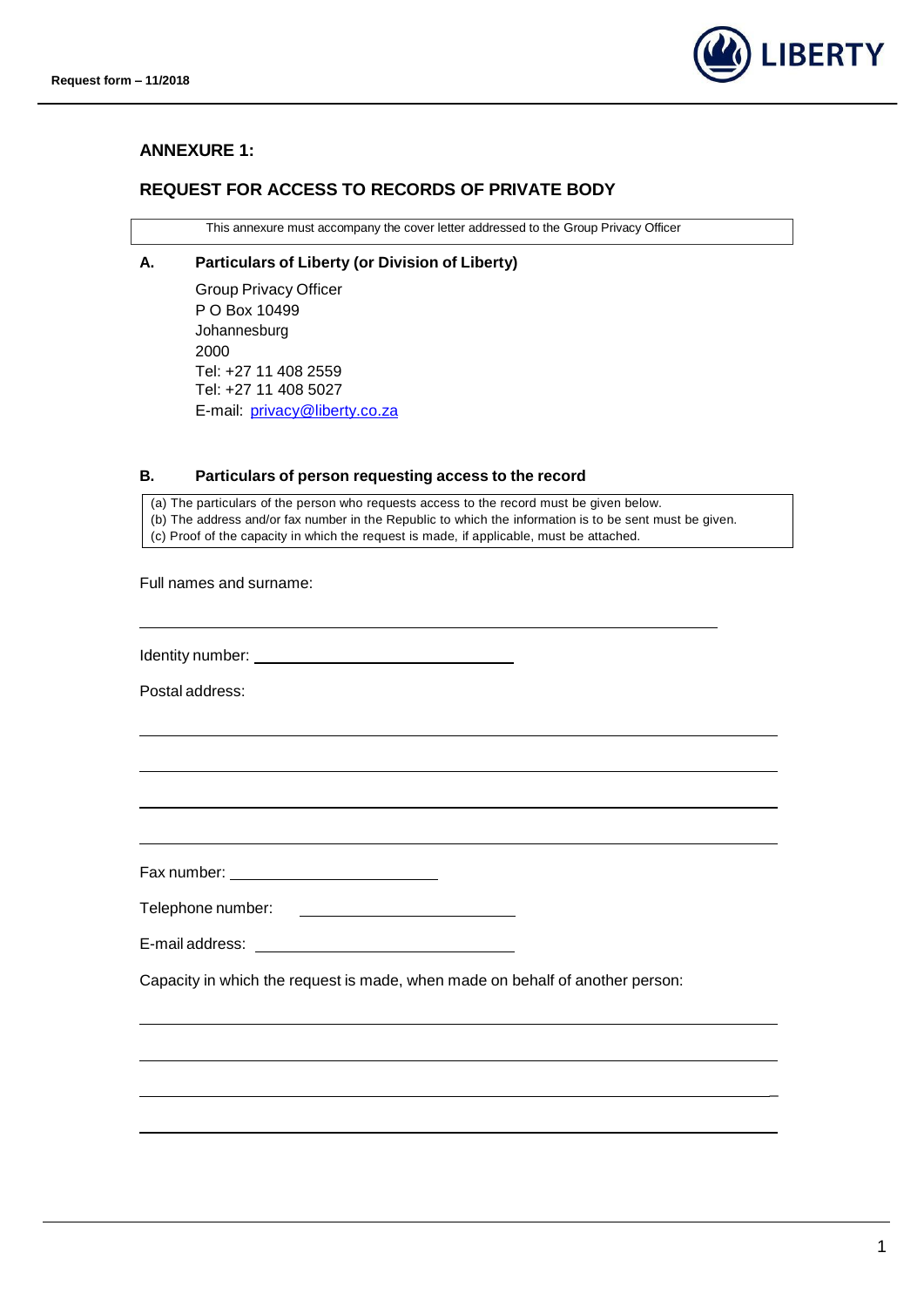

### **C. Particulars of person on whose behalf request is made**

This section must be completed only if a request for information is *made on behalf of another person*.

Full names and surname:

Identity number: The contract of the contract of the contract of the contract of the contract of the contract of the contract of the contract of the contract of the contract of the contract of the contract of the contract

#### **D. Particulars of record**

(a) Provide full particulars of the record to which access is requested, including the reference number if that is known to you, to enable the record to be located. (b) If the provided space is inadequate, please continue on a separate folio and attach it to this form. The requester must sign all the additional folios.

1 Description of record or relevant part of the record:

2 Reference number, if available:

3 Any further particulars of record: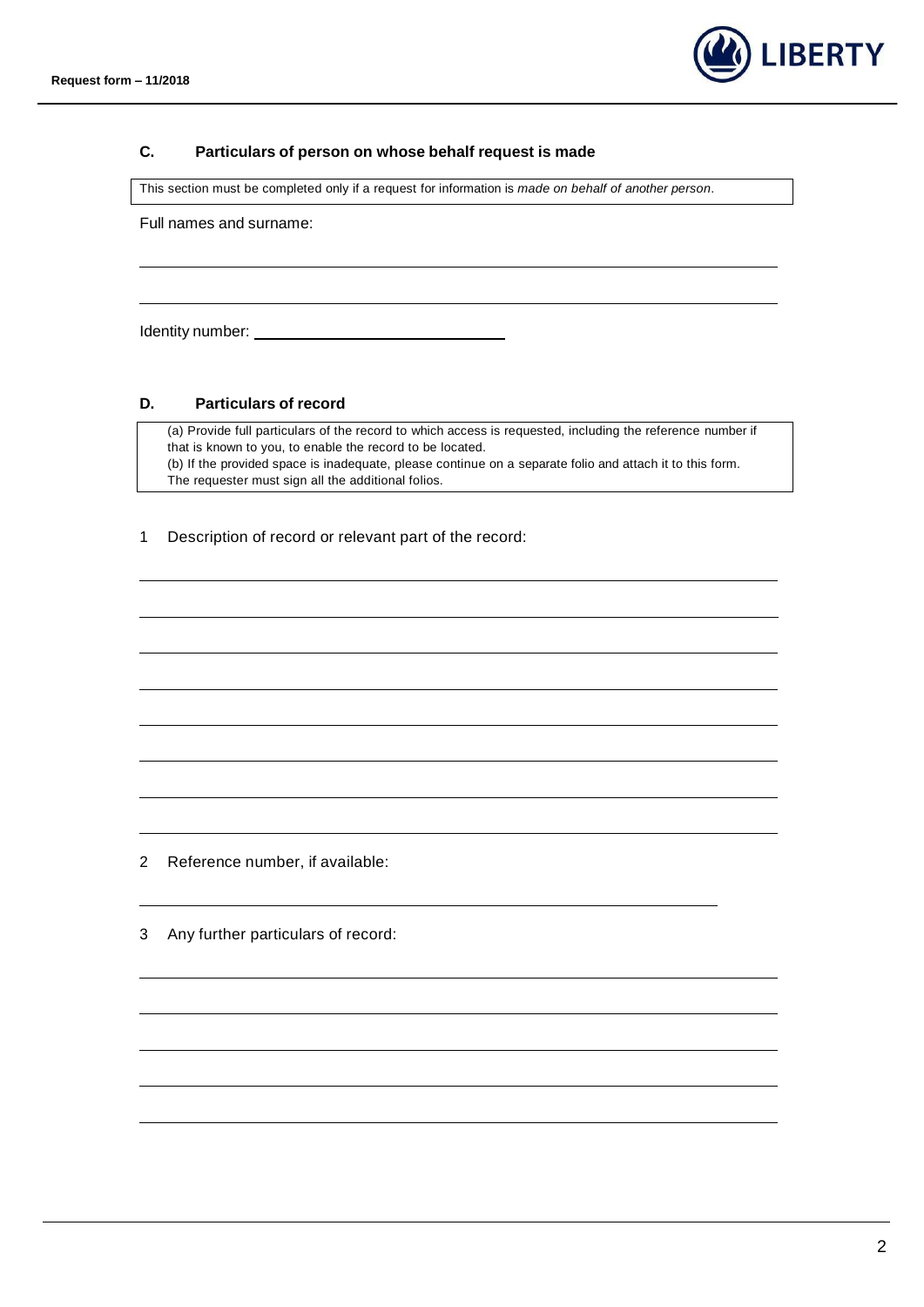

|        | Fees                                                                                                                                                     |                                                                                                                                                                                                                                                                                                                              |
|--------|----------------------------------------------------------------------------------------------------------------------------------------------------------|------------------------------------------------------------------------------------------------------------------------------------------------------------------------------------------------------------------------------------------------------------------------------------------------------------------------------|
|        |                                                                                                                                                          | (a) A request for access to a record, other than a record containing personal information about yourself, will                                                                                                                                                                                                               |
|        | be processed only after a request fee has been paid.<br>(b) There are two types of fees:                                                                 |                                                                                                                                                                                                                                                                                                                              |
|        | Request fee: R50                                                                                                                                         |                                                                                                                                                                                                                                                                                                                              |
|        |                                                                                                                                                          | Access fee: The fee payable for access to a record depends on the form in which access is required<br>and the reasonable time required to search for and prepare a record. This is calculated by taking into<br>account reproduction costs, search and preparation costs, as well as postal costs. These fees are set out in |
|        | Annexure 2.<br>refund the deposit to the requestor.<br>(d) Please ensure that you use the following reference for your deposit or we will not be able to | (c) The requestor will be notified where the Group Privacy Officer requires a deposit (calculated from the access fee).<br>Where a deposit has been taken and the request has subsequently been refused, the Group Privacy Officer will                                                                                      |
|        | identify it as belonging to you:                                                                                                                         |                                                                                                                                                                                                                                                                                                                              |
|        | you must use PAIA AN Smith as your reference.                                                                                                            | "PAIA" followed by your initial(s) and surname (e.g. If your initials and surname is AN Smith,                                                                                                                                                                                                                               |
|        | You must submit proof of payment before your request can be processed.                                                                                   |                                                                                                                                                                                                                                                                                                                              |
|        | (e) If you qualify for exemption of the payment of any fee, please state the reason for exemption.                                                       |                                                                                                                                                                                                                                                                                                                              |
|        |                                                                                                                                                          |                                                                                                                                                                                                                                                                                                                              |
|        |                                                                                                                                                          |                                                                                                                                                                                                                                                                                                                              |
|        |                                                                                                                                                          |                                                                                                                                                                                                                                                                                                                              |
|        |                                                                                                                                                          |                                                                                                                                                                                                                                                                                                                              |
|        |                                                                                                                                                          |                                                                                                                                                                                                                                                                                                                              |
|        | F. Form of access to record                                                                                                                              |                                                                                                                                                                                                                                                                                                                              |
|        | hereunder, state your disability and indicate in which form the record is required.                                                                      | If you are prevented by a disability to read, view or listen to the record in the form of access provided for in 1 to 4                                                                                                                                                                                                      |
|        | Disability: Form in which record is required:                                                                                                            | Form in which record is required                                                                                                                                                                                                                                                                                             |
|        | Mark the appropriate box with an X.                                                                                                                      |                                                                                                                                                                                                                                                                                                                              |
|        |                                                                                                                                                          | (a) Compliance with your request in the specified form may depend on the form in which the record is available.                                                                                                                                                                                                              |
|        | will be granted in another form.                                                                                                                         | (b) Access in the form requested may be refused in certain circumstances. In such a case you will be informed if access                                                                                                                                                                                                      |
| NOTES: |                                                                                                                                                          | (c) The fee payable for access for the record, if any, will be determined partly by the form in which access is requested.                                                                                                                                                                                                   |
|        | 1. If the record is in written or printed form:                                                                                                          |                                                                                                                                                                                                                                                                                                                              |

2. If record consists of visual images: this includes photographs, slides, video recordings, computer-generated images, sketches, etc)

view the images  $\vert$  | copy of the images" | transcription of images\* 3. If record consists of recorded words or information which can be reproduced in sound:

listen to the soundtrack audio cassette **the end of the soundtrack** written or printed document 4. If record is held on computer or in an electronic or machine-readable form: printed copy of record\* <br>
printed copy of information derived from the record copy in computer readable form\* (stiffy or compact disc)

| If you requested a copy or transcription of a record (above), do you wish the copy or transcription to be   Yes   No |  |
|----------------------------------------------------------------------------------------------------------------------|--|
| posted to you? Postage is payable.                                                                                   |  |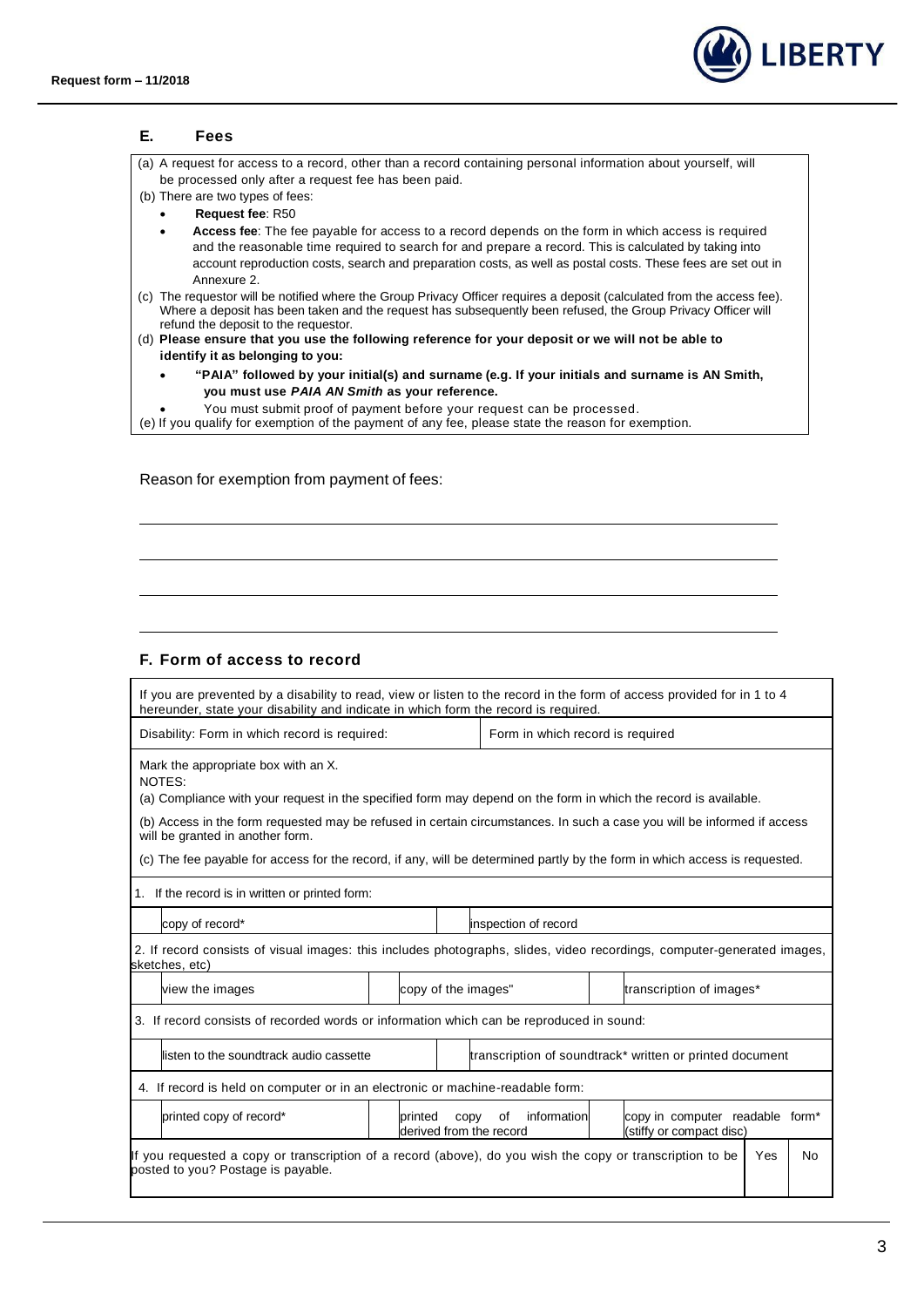

## **G. Particulars of right to be exercised or protected**

If the provided space is inadequate, please continue on a separate folio and attach it to this form. The requester must sign all the additional folios.

1. Indicate which right is to be exercised or protected:

2. Explain why the record requested is required for the exercise or protection of the aforementioned right: